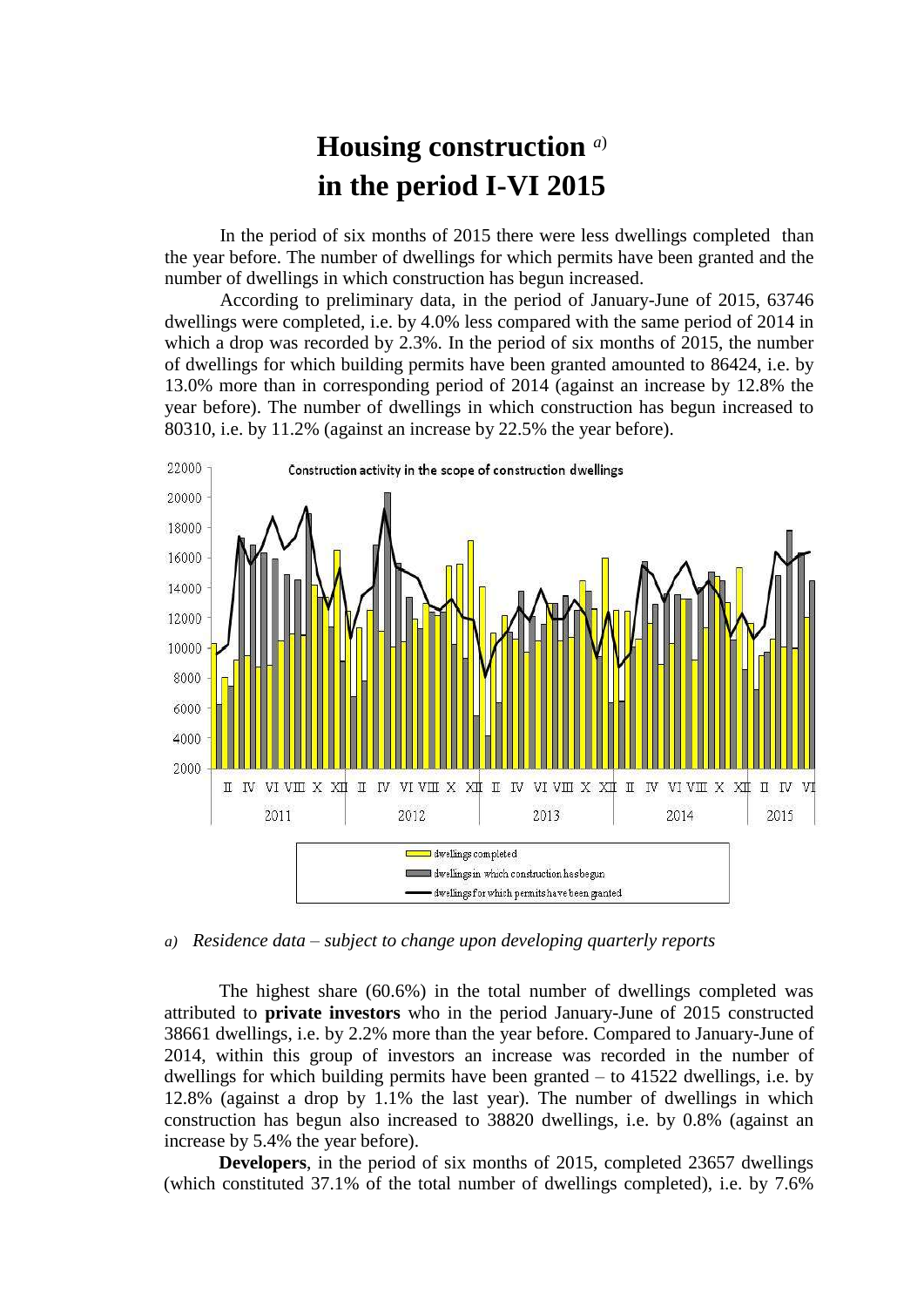less than in the corresponding period of 2014, when an increase was recorded by 2.1%. Investors who build for sale or rent received building permits for 43455 dwellings, i.e. by 15.4% more than the year before (when an increase was recorded by 37.6%). The number of dwellings in which construction has begun also increased to 40225 dwellings, i.e. by 26.5% (against an increase by 51.3% the year before).

**Housing cooperatives** in the period of six months of 2015 completed 497 dwellings against 1392 dwellings the year before. The number of dwellings in which construction has begun increased to 741 dwellings against 509 dwellings the year before. The number of dwellings for which building permits have been granted decreased to 649 dwellings against 662 dwellings the year before.

**Other investors** (municipal, public building society construction and company construction) in the period of six months of 2015 completed 931 dwellings against 1606 dwellings the year before, of which in municipal construction - 481 dwellings were completed against 626 dwellings the last year, in public building society construction – 238 dwellings against 733 dwellings and in company construction – 212 dwellings against 247 dwellings in the corresponding period of 2014. The number of dwellings for which permits have been granted and in which construction has begun respectively decreased to 798 dwellings against 1358 dwellings the year before and 524 dwellings against 1438 last year.

In the period of six months of 2015, a decrease in **the number of dwellings completed** was recorded in ten voivodships, including the most substantial one in Opolskie – by 14.2%, Mazowieckie – by 10.3% and Wielkopolskie – by 9.8%. An increase in the number of dwellings completed was recorded in six voivodships: in Podkarpackie – by 22.6%, Pomorskie – by 8.3% and Zachodniopomorskie – by 8.1%.

In the period of six months of 2015, an increase in the number of **dwellings for which permits have been granted** was recorded in nine voivodships, of which the highest in: Warmińsko-Mazurskie - by 80.1%, Zachodniopomorskie – by 71.6% and Podlaskie – by 51.5%. A decrease in the number of permits was recorded in seven voivodships including the highest in: Podkarpackie – by 15.5%, Opolskie – by 15.4% and Łódzkie – by 12.6%. Most of dwellings for which permits have been granted were in Mazowieckie voivodship – 18461 dwellings, i.e. by – 4.2% more than the year before.

An increase in the number of **dwellings in which construction has begun** in the period of six months of 2015 was recorded in eight voivodships, of which the highest in: Pomorskie – by 46.3%, Małopolskie – by 42.2% and Zachodniopomorskie – by 36.9%. A drop in the number of dwellings in which construction has begun was recorded in eight voivodships, of which the highest in Świętokrzyskie – by 23.5%, Podkarpackie – by 12.8% and Łódzkie – by 9.5%. Most of dwellings in which construction has begun were in Mazowieckie – 15120 dwellings, i.e. by – 2.8% less than the year before.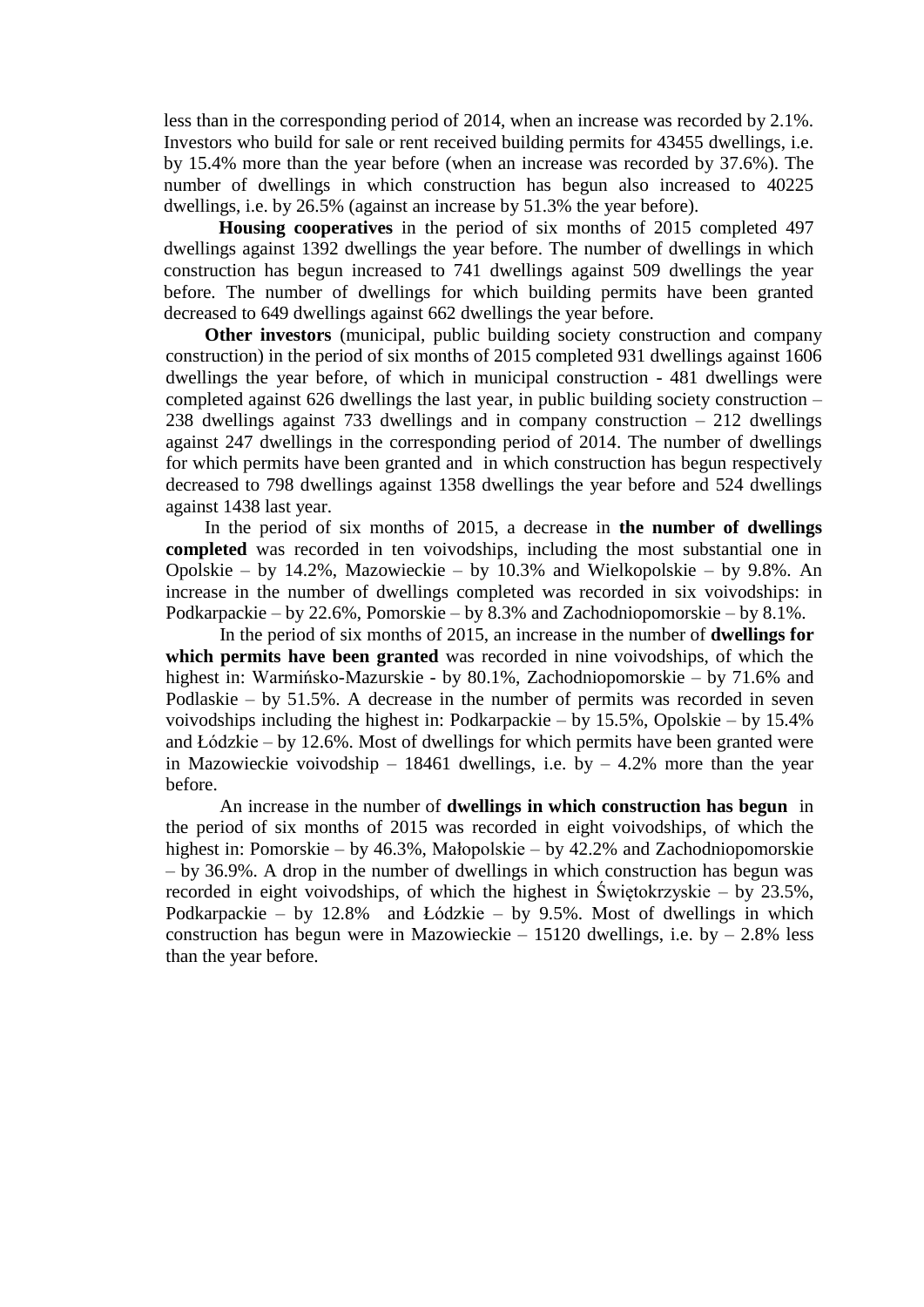|                                               | 2015           |                           |                              |        |                        |
|-----------------------------------------------|----------------|---------------------------|------------------------------|--------|------------------------|
| <b>Forms</b>                                  | <b>VI</b>      |                           |                              | $I-VI$ |                        |
| of construction                               | number         | <b>VI</b><br>$2014 = 100$ | $\mathbf{V}$<br>$2015 = 100$ | number | $I-NI$<br>$2014 = 100$ |
| <b>Dwellings completed</b>                    |                |                           |                              |        |                        |
|                                               | 12034          | 116.6                     | 120.6                        | 63746  | 96.0                   |
|                                               | 6674           | 115.0                     | 114.3                        | 38661  | 102.2                  |
| For sale or rent                              | 5161           | 125.4                     | 126.2                        | 23657  | 92.4                   |
| Cooperative                                   | $\overline{2}$ | 1.4                       | 200.0                        | 497    | 35.7                   |
|                                               | 197            | 76.7                      | 428.3                        | 931    | 58.0                   |
| Dwellings in which construction has begun     |                |                           |                              |        |                        |
|                                               | 14433          | 106.7                     | 88.5                         | 80310  | 111.2                  |
|                                               | 7701           | 101.6                     | 98.1                         | 38820  | 100.8                  |
| For sale or rent                              | 6387           | 111.4                     | 77.1                         | 40225  | 126.5                  |
|                                               | 222            | 363.9                     | 198.2                        | 741    | 145.6                  |
|                                               | 123            | 76.4                      | 267.4                        | 524    | 36.4                   |
| Dwellings for which permits have been granted |                |                           |                              |        |                        |
|                                               | 16379          | 112.0                     | 101.7                        | 86424  | 113.0                  |
|                                               | 8619           | 117.9                     | 113.8                        | 41522  | 112.8                  |
| For sale or rent                              | 7636           | 109.7                     | 91.7                         | 43455  | 115.4                  |
|                                               | 43             | 23.0                      | 43.4                         | 649    | 98.0                   |
|                                               | 81             | 49.1                      | 81.8                         | 798    | 58.8                   |

*b) company, municipal, public building society.*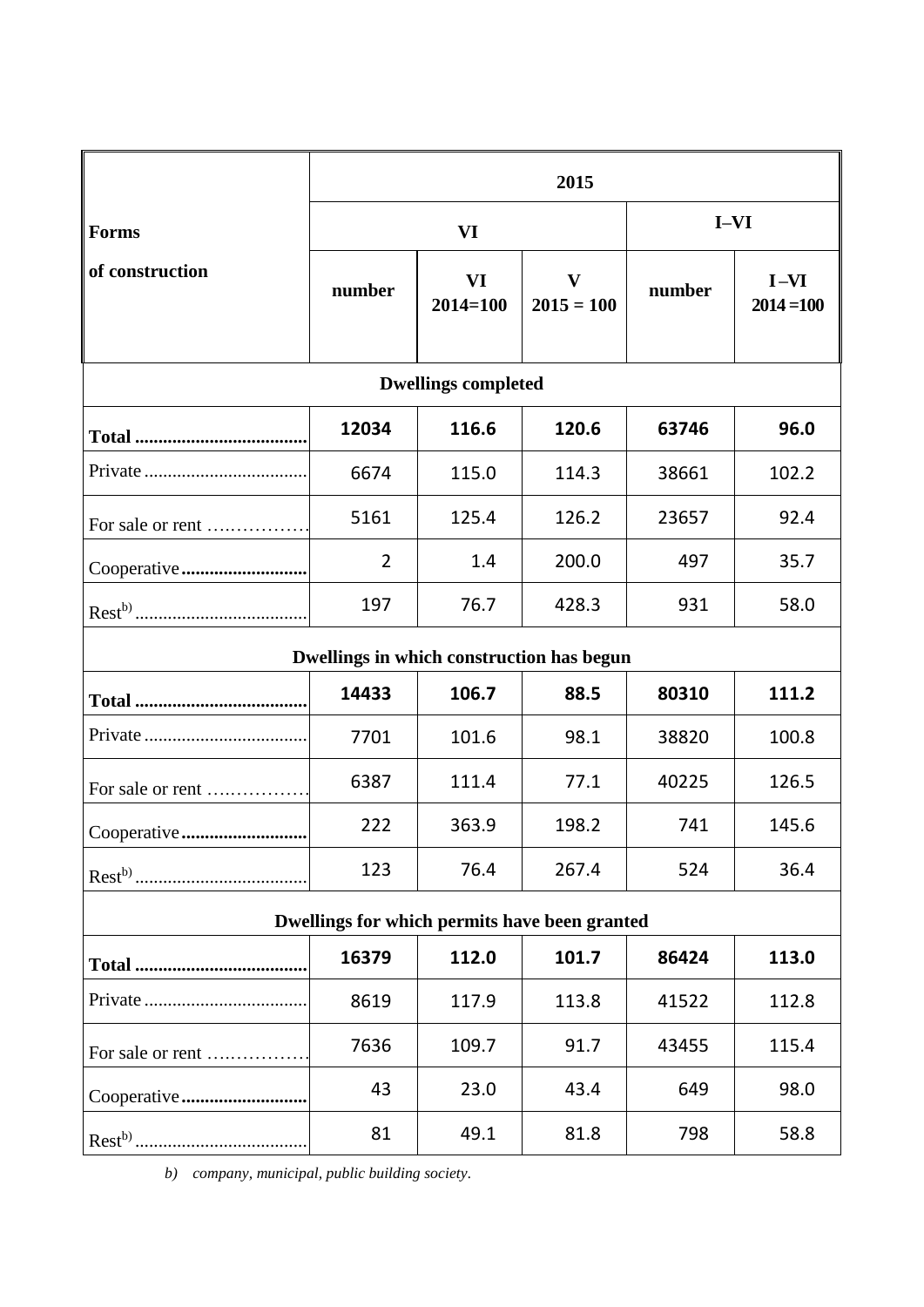